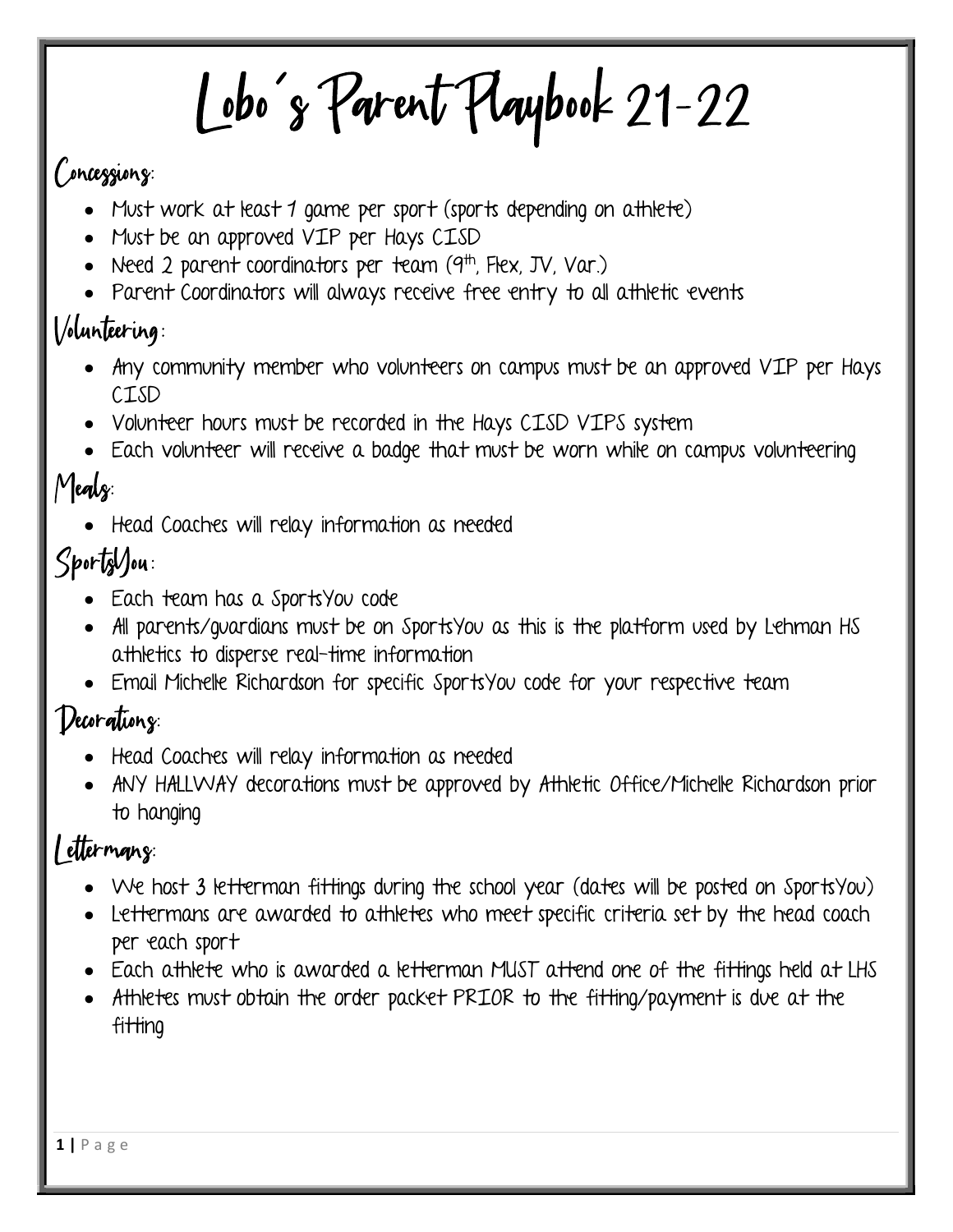Lobo's Parent Playbook 21-22

#### The Lobo Club:

- All parents are encouraged to sign up to be members of The Lobo Club *[Lehman HS* Athletic Booster]
- The Lobo Club manages concessions for athletic events. A portion of the proceeds go directly back to the Athletic Department. This is the BIGGEST fundraiser The Lobo Club does yearly.
- Memberships = \$10 for individual  $\epsilon$  \$20 for family
- The Lobo Club meetings will be posted on their website

## The Garne Day Program:

- The Game Day Program is electronic & FREE
- You may purchase a season Game Day Program (email Michelle.Richardson@hayscisd.net for more information)
- Please feel free to email any pictures you obtain of events/athletes to Michelle- these might be used in The Game Day program

#### Banquets:

• End of year banquet for all sports - TBD

## Lobog SWAG:

- All LOBO SWAG can be purchased (and customized!!!) at https://shop.theblockscreenprinting.com/lehman\_lobos/shop/home
- A portion of the PROCEEDS sold goes back to the Athletic Department via The Lobo Club

#### Media:

- We are ALWAYS looking for athlete/event pictures
- Please email Michelle.Richardson@hayscisd.net if you have any to share

## Athlete Signings:

- We host 2-3 signings per school year  $\epsilon$  Signings are for current Lehman HS attiletes
- If your athlete will be signing to play at the next level, please email Michelle.Richardson@hayscid.net

#### Spongorg/Student Adg: (for Garne Day Program)

Please email Michelle.Richardson@hayscisd.net (Student Ads are only \$25)